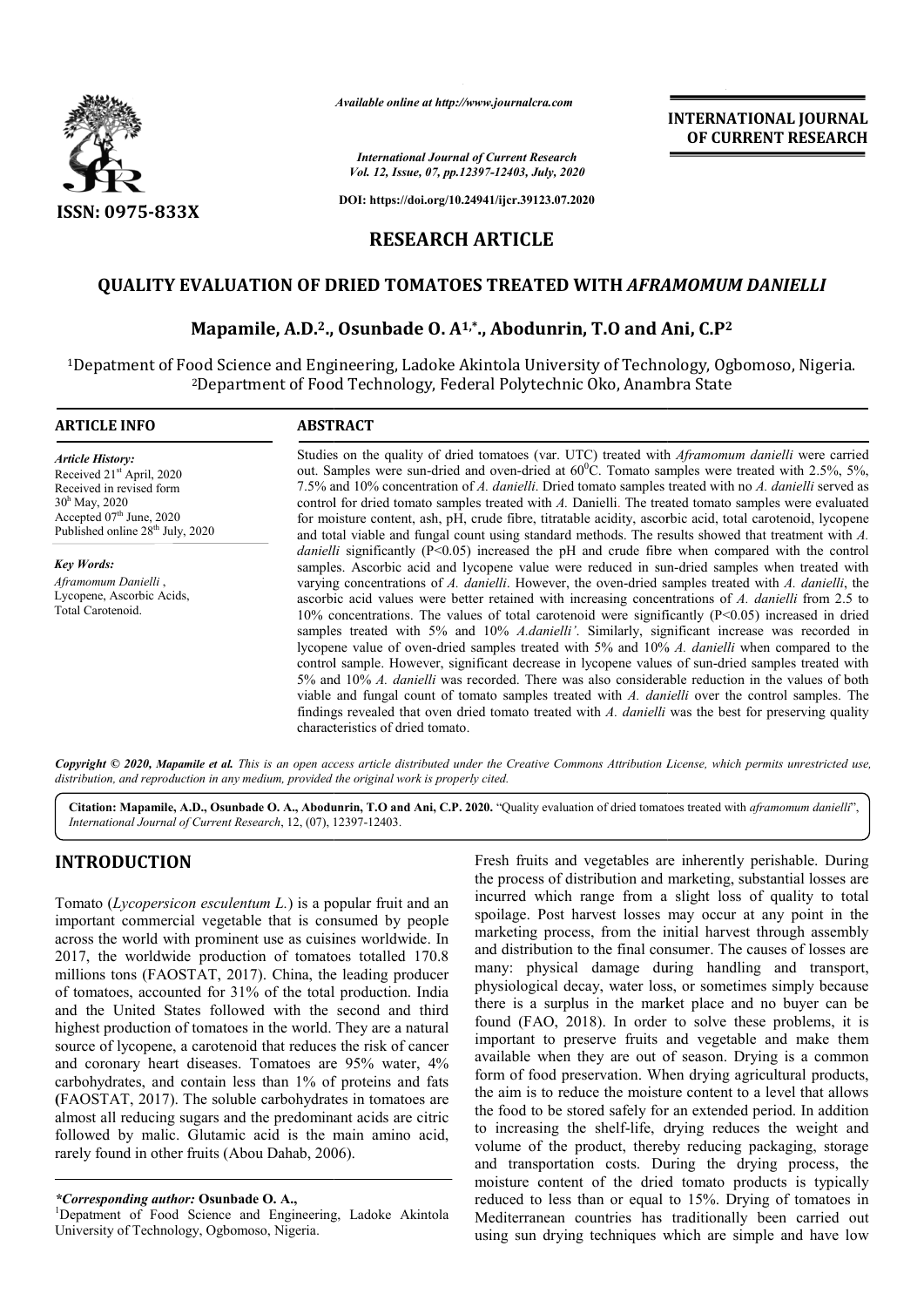capital costs. In order to improve the quality of dried tomato products, industrial drying methods such as hot -air and solar drying are usually used. However, conventional air drying is considered expensive due to the high moisture content in the tomatoes (FAO, 2012). Drying is not a popular way to process tomatoes due to its adverse effect on final product quality. The drying of tomatoes is an inefficient process due to the high moisture content of fresh tomato (93-95%). However, the search for new improvement on the tomato qualities after drying is necessary therefore, pre-treatment operations which include the addition of natural spices; *Aframomum danielli* is aimed at maintaining quality. *A. danielli* is a natural spice that can be used to pre-treat tomatoes prior to drying for its antioxidant effect. *A. danielli* has been found to have preservative properties in some food systems (Adegoke, and Idowu, 2006). This research intends to study the antioxidant effect *of A. danielli* on dried tomatoes. Also, the chemical, physical and microbial effect of *A. danielli* on dried tomatoes and the effects of drying on tomatoes were evaluated.

## **MATERIALS AND METHODS**

### **MATERIALS**

The raw material used in this research work was tomato (UTC variety) and *A. danielli*. Freshly harvested tomatoes were purchased at Wazobia market, Ogbomoso, while *A. danielli* was purchased at Oja Oba market, Ibadan, Nigeria.

## **METHODS**

**Preparation of raw materials:** The tomatoes used were red in colour with a medium diameter of (45-55mm). The tomatoes were sorted to remove rotten, unripe, infected tomatoes and tomatoes that did not conform to require diameter. The tomato fruits were washed to remove contaminants and then sliced into 10mm using knife and vernier caliper for the measurement. It was then stored at 25<sup>0</sup>C. A. danielli purchased in its dried form were cleaned of dirts and contaminants. *A. danielli* seeds were separated from the pod. The cleaned spice was made into its powdery form using hammer mill. The powder was sieved with a mesh to obtain fine powder. 2.5, 5, 7.5 and 10g of fine powder was dissolved into 100ml of distilled water to obtain 2.5, 5, 7.5 and 10% concentrations of the spice aqueous extract. The suspension was kept in the refrigerator for 4 days followed by centrifugation as described by Ashaye *et al.,* (2006) and the supernatant was obtained as spice aqueous extract.

**Procedures of pre-treatment operation for dried tomato:**  600g each of tomatoes slices was immersed into 800ml of the designed varying concentrations of each spice and allowed to stand for 5 minutes to achieve effective pre-treatment operations. The pre-treated tomatoes were removed and dried accordingly. For the oven drying method, the tomatoes were dried at 60°C for 10hours (Gisele et al., 2004)

**Qualitative analysis:** The following analyses were carried out on fresh and spice-treated dried tomato samples: Moisture content, pH, Ascorbic acid, Lycopene, Titratable acidity, Crude fibre, Ash, Total carotenoid and Colour. Analysis was done in triplicate.

**Moisture content determination:** 5g of tomato sample was weighed into a previously weighed metal dish that had been

heated for 15 minutes at  $105^{\circ}$ C and cooled in a desiccator. The metal dish and sample was transferred into the oven at  $105^{\circ}$ C for  $1\frac{1}{2}$  hours. It was cooled in the desiccator and weighed as soon as possible at room temperature. It was then re-heated at the same temperature for 30 minutes, reweighed after cooling. The process was repeated until a constant weight was maintained and the % moisture was calculated as;

 $%$  moisture = weight of moisture evaporated x 100

#### Weight of sample

= weight before drying-weight after drying x 100

Weight of sample

(AOAC, 2013)

**pH determination:** 20ml of distilled water was added to 10g of tomato sample and mixed very well. pH meter dielectrode was dipped in and pH value recorded when reading stabilizes (AOAC, 2013).

**Ash determination:** 2.0g of sample was weighed into a crucible. This was transferred into a muffle furnace set at  $550^0$ C for 4 hours. The crucible was then removed from muffle furnace and allowed to cooled together with its content to about  $100^{\circ}$ C in air, and then at room temperature in dessicator and weighed again. For the % ash determination, it was calculated as;

 $\%$  ash = weight of ash remained x 100

Original weight of sample  $(AOAC, 2013)$ 

**Crude fibre determination:** 3.0g of each of the sample was measured and transferred into a 1 litre quickfit conical flask. 200ml of boiled 1.25M of  $H_2SO_4$  was poured into the flask and boiled for exactly 30 minutes under reflux condenser to digest. The digest was filtered by pouring the mixture onto a 100mm diameter No 2 porosity glass sinter funnel that has recently been warmed by running it through hot water. The funnel is connected to a buncher flask and suction is applied so that the mixture is filter in less than 10 minutes. The original flask was washed; the funnel and the insoluble matter with boiling water until the washing are free of acid. The insoluble matter was then washed back into the original flask by means of a quick wash bottle containing 200ml of 0.313M NaOH at approximate  $100^0C$ .

The whole of this 200ml of 0.033M NaOH was added to the flask containing the insoluble matter. The mixture was boiled for 30 minutes. The mixture was cooled for 1minute, and then it was filtered through the 100mm diameter No 2 porosity glass sinter funnel previously used. The whole of the insoluble material was transferred onto the funnel by means of boiling water (using a quickfit wash bottle). The insoluble matter was washed with boiling water, then with 1% hydrochloric acid and finally with boillng water until the washings is free from acid. With the aid of hot water, the insoluble residue was washed into a weighed silica crucible (No 4, porosity). The sintered silica crucible and content was washed twice with absolute alcohol and three times with diethyl ether. The crucible and contents was dried at  $100^{\circ}$ C to constant weight. The crucible and content was heated at  $600^{\circ}$ c to constant weight and % crude fibre was calculated as;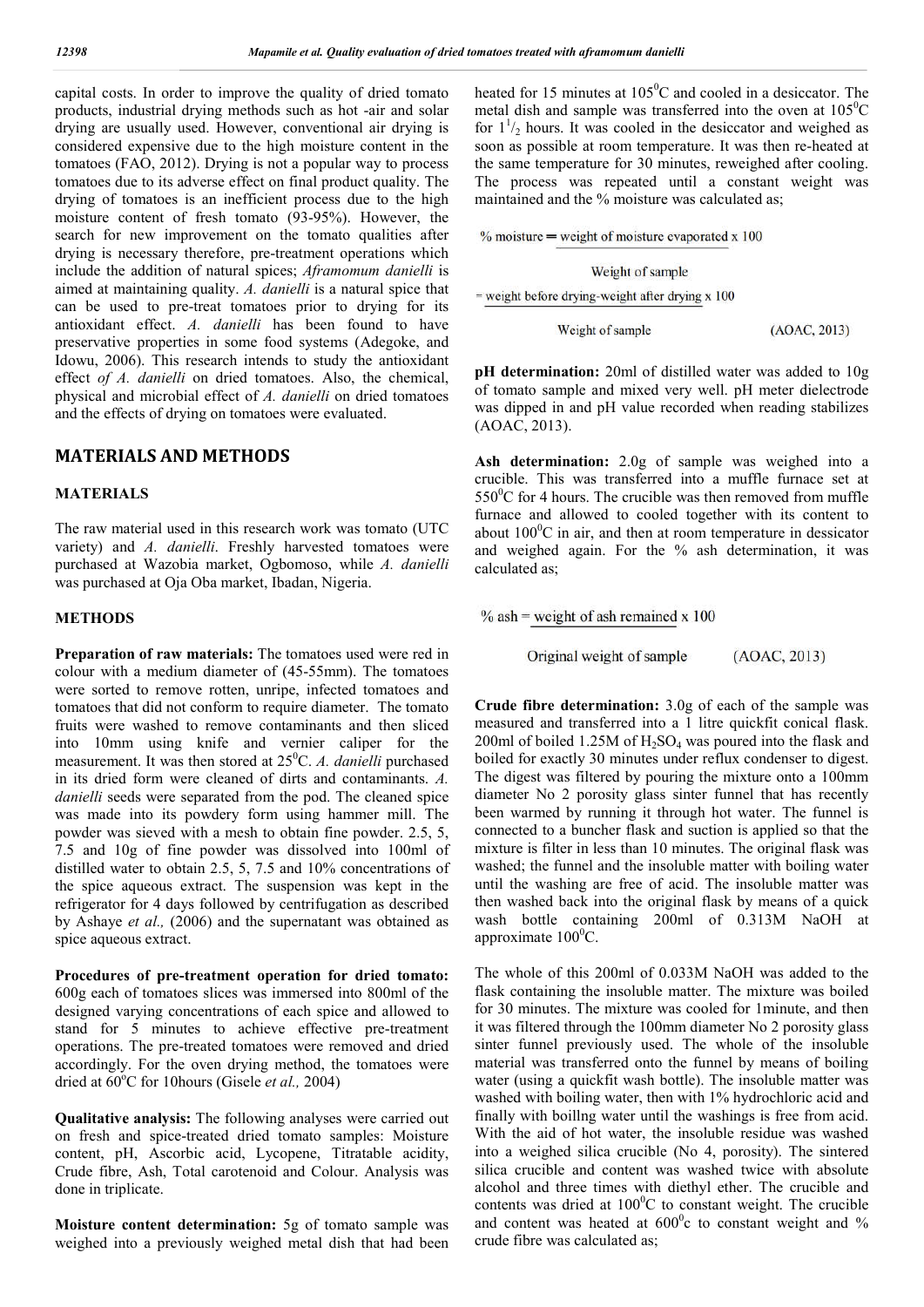% crude fibre = weight before incineration-weight after incineration  $x$  100

Weight of sample (AOAC, 2013) **Titratable acidity determination:** 10g of sample was weighed and 200ml distilled water was added in a 250 conical flask. 4-5 drops of phenolphthalein was added and titrated against 0.1M NaOH. Titre value was recorded and the calculation was made thus;

 $TA =$  titre value x  $0.09$  (AOAC, 2013)

**Ascorbic acid determination:** 20g sample was weighed and ground with a little glacial acetic acid in a mortar. The extract was transferred quantitatively with distilled water into a 50ml volumetric flask and made up to mark with more water and filtered rapidly. 10ml of the filtrate was taken into a conical flask with one drop dilute acetic acid. It was titrated against the redox dye 2, 6-dichlorophenol solution in the burette. The volume of the dye required to decolorize the 10ml of the sample was noted. Titration was repeated using a standard ascorbic acid solution (1 mg. pure vit/100ml) in a place of the tomato extract. The calculation of ascorbic acid per 100g of tomato was made thus;

Mg Vit. C/100g = 
$$
\frac{w_1 + w_2}{w_1 + w_3}
$$
 x  $v_1$  x 100 (v x f)  
 $\frac{w_1}{w_3}$  v<sub>2</sub>

Where  $w_1$  = weight of sample (g)  $w_2$  = weight of extracting acid (g)  $w_3$  = weight of slurry taken for analysis (g)

 $v_1$  = volume to which slurry sample is diluted (ml)  $v_2$  = volume of filtrate taken for filtration (ml)

 $v =$  volume of dye solution used for titration

 $f =$  ascorbic acid equivalent of dye (mg/ml) (AOAC, 2013)

**Total carotenoid determination:** 10g of homogenous sample was weighed. 50ml of cold acetone was added and homogenize for 1 minute. It was filtered through Whatman No 4.0 filter paper. Residue from homogenizer was washed with cold acetone until washing is colourless. The extract was poured into a separating funnel and 20ml petroleum ether was added slowly, flowing along the wall of the separating funnel to avoid formation of an emulsion.

It was allowed to stand for a few minutes until the 2 phases separated. The lower aqueous acetone phase was discarded. The petroleum ether phase was washed with water for 4-5 times to remove all traces of acetone. The petroleum ether phase was passed through cotton wool and anhydrous sodium sulphate in a glass funnel. It was collected in 25ml volumetric flask and petroleum ether was added to make up to volume. Absorbance was then measured at 450nm and total carotenoid was calculated as;

 $\text{ug/g} = \text{A} \times \text{vol.} \times 10^4$  $A^{1\%/cm}$  x weight of sample Where  $A = Absorbance$  $A^{1\%/cm} = 2592$  $Vol. = 25ml$ 

(Sharoba, 2009)

**Lycopene determination:** Lycopene standard was prepared by weighing 1g of lycopene powder into 100ml of hexane-acetone mixture. This was allowed to stand for 1 hr before filtration. Then 0.1, 0.2, 0.3, 0.4, 0.5, 0.6, 0.7, 0.8 and 0.9ml of the stock were measured into test tubes and these were made up to 10ml each with hexane-acetone mixture. About 10ml of acetonic hexane mixture was used as blank. This mixture was allowed to stand for another 30 minutes before measuring there absorbance with UV-Spectrophotometer at 475 wavelengths and a standard curve were obtained. About 3g of tomato sample was grinded with pestle and mortal and 1g of each sample was added to 100 ml of hexane and acetone for 1hr with vigorous shaking. From the stock, 1ml of each sample were up to 10ml with hexane and acetone mixture and absorbance read on the spectrophotometer at 475 (Sharoba,2009).

**Colour determination:** The colour was estimated using the wooden field comparator and the colour observed was quantified using the digital definitions of hues of tomato colours for the visual analog colour scale (Adeyemo and Popoola 2015).

**Microbial count:** The total viable and fungal counts were estimated. Serial dilution method was employed in the analysis. Nutrient agar was used for the estimation of total viable count while acidified potatoes dextrose agar (PDA) was used for fungal count (Oyebanji *et al.,* 2011).

**Statistical analysis:** Data was analyzed using analysis of variance (ANOVA) with the aid of SAS (statistical analysis system) software package and means that was significantly different was separated at 5% probability level.

## **RESULTS AND DISCUSSION**

**Chemical properties of Fresh and Dried Tomato samples treated with varying concentrations of** *A. danielli***.**

**Moisture, Ash, and Crude fibre:** The result of the moisture, ash and crude fibre of dried tomato samples (sun and ovendried) treated with varying concentration of *A. danielli* are presented in Table 2 and 3 below. Percentage moisture content for fresh tomato as shown in Table 1 was 89.6% which was higher in value than the dried tomato samples (sun and ovendried samples) treated with varying concentrations of *A. danielli* (Table 2 and 3).

The result confirmed the fact that the major component of fresh tomato is water as reported by FAOSTAT, 2017. % moisture content of sun-dried tomato samples treated with varying concentrations of *A. danielli* ranged between 8.93 and 9.60% and that of oven-dried tomato samples treated with varying concentrations of *A. danielli* ranged between 9.17 and 9.37%. Statistical analysis revealed that differences existed  $(P<0.05)$  in the % moisture content between the dried samples in Table 2 and Table 3. The variation in % moisture of dried tomato samples could be attributed to uneven distribution of heat reaching the tomato samples during drying (Kolawole *et al.,* 2009). The % ash of fresh sample was 0.47% as shown in Table 1. Sun-dried tomato samples treated with varying concentrations of *A. danielli* (Table 2) ranged from 2.13 to 2.40%. This revealed a higher value in sun-dried tomato when compared to fresh sample and the result was in line with the findings of Babarinde *et al.,* (2009); Neela *et al*, 2017 who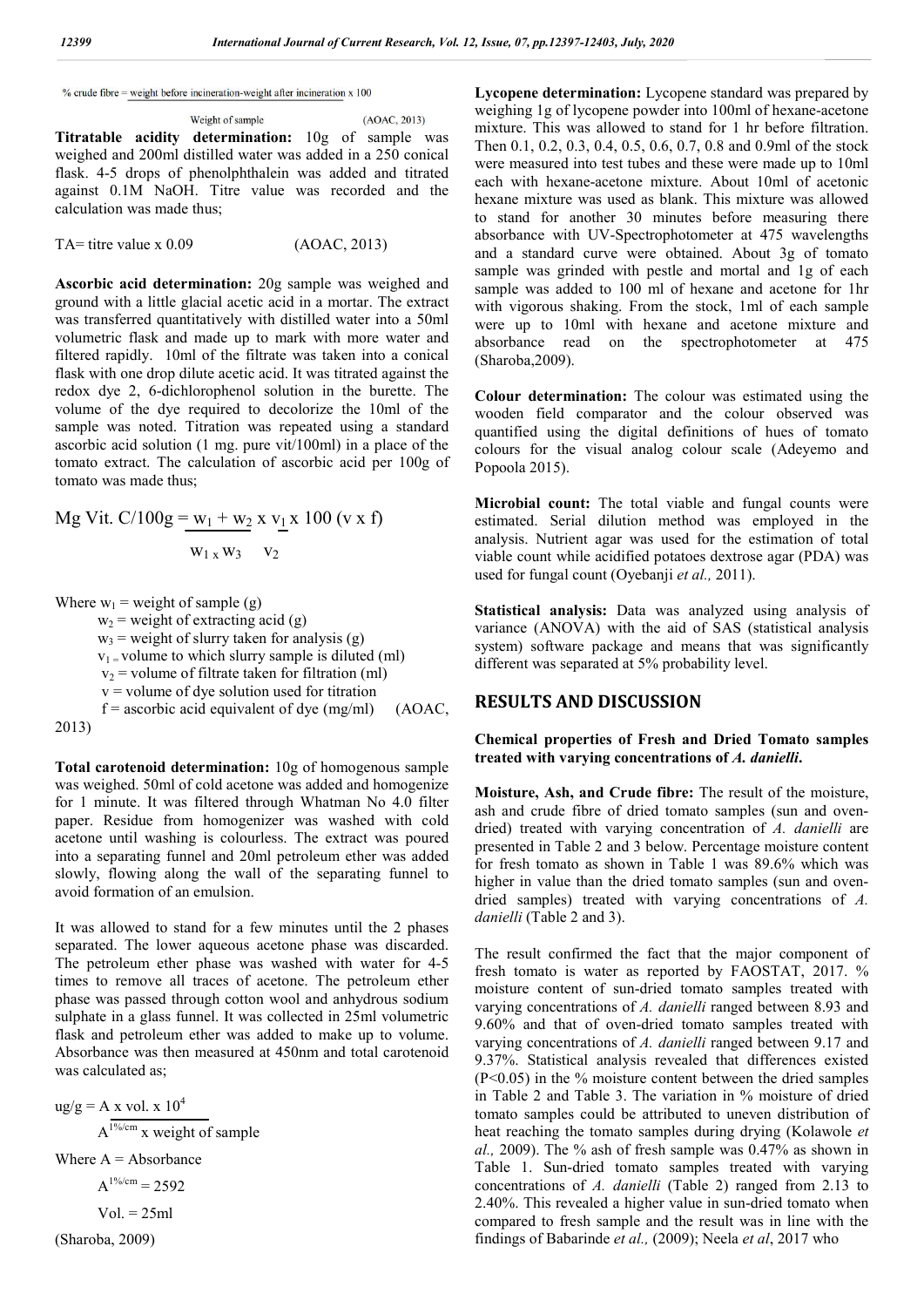### **Table 1. Evaluation of selected attributes of fresh tomato**

| <b>Attributes</b>               | <b>Fresh tomato</b>  |
|---------------------------------|----------------------|
| Moisture content $\binom{9}{0}$ | 89.6                 |
| pH                              | 2.70                 |
| Ash $(\% )$                     | 0.47                 |
| Crude fibre (%)                 | 1.93                 |
| Titratable acidity (%)          | 6.07                 |
| Ascorbic acid (mg/100g)         | 61.3                 |
| Total carotenoid (mg/100g)      | 2.90                 |
| Lycopene $(mg/100g)$            | 1.50                 |
| Colour                          | 9.00                 |
| Bacterial counts (cfu/ml)       | $2.05 \times 10^5$   |
| Fungal counts (cfu/ml)          | $2.45 \times 10^{5}$ |

### **Table 2. Evaluation of chemical, antioxidant and physical property of sun-dried tomato samples treated with varying concentrations of** *A. danielli*

|                | Chemicals         |                                  |                   |                    |                             | Antioxidants       |                   |                                | Physical          |  |
|----------------|-------------------|----------------------------------|-------------------|--------------------|-----------------------------|--------------------|-------------------|--------------------------------|-------------------|--|
| <b>Samples</b> | %MC               |                                  |                   | pH % ash % CF % TA |                             | AA<br>(Mg/100g)    | TC                | Lyc<br>$(Mg/100g)$ $(Mg/100g)$ | Colour            |  |
| 0% sun-dried   | 9.30c             | $2.90^{\circ}$ 2.40 <sup>a</sup> |                   | 9.87 <sup>c</sup>  | 5.70 <sup>a</sup>           | 45.67 <sup>a</sup> | 3.37ab            | 2.83ª                          | 8.00 <sup>a</sup> |  |
| 2.5% sun-dried | 9.43 <sup>b</sup> |                                  | $3.10^a$ $2.13^b$ | 10.20 <sup>a</sup> | 5.73ª                       | 35.0 <sup>c</sup>  | 3.33 <sup>b</sup> | 2.70 <sup>b</sup>              | 5.00 <sup>d</sup> |  |
| 5% sun-dried   | 9.33 <sup>c</sup> | 3.00 <sup>b</sup>                | 2.13 <sup>b</sup> | $1013ab$ 5 67ab    |                             | 34.67 <sup>c</sup> | 3.23c             | 2.73 <sup>b</sup>              | 7.00 <sup>b</sup> |  |
| 7.5% sun-dried | 8.93 <sup>d</sup> | 3.10 <sup>a</sup>                | 2.13 <sup>b</sup> |                    | $10.07b$ 5.67 <sup>ab</sup> | 35.330             | 3.40 <sup>a</sup> | 2.70 <sup>b</sup>              | 7.00 <sup>b</sup> |  |
| 10% sun-dried  |                   | $9.60^a$ 3.00 <sup>b</sup>       | 2.20 <sup>b</sup> | 9.90 <sup>c</sup>  | 5.60 <sup>b</sup>           | 37.67              | 3.43a             | 2.53c                          | 6.00 <sup>c</sup> |  |

Values are mean of three replicates determination. Samples with the same superscript along the column are not significantly different at 5% probability. Key: MC-Moisture content, CF-Crude fibre, TA-Titratable acidity, AA-Ascorbic acid, TC-Total carotenoid, Lyc-Lycopene.

#### **Table 3: Evaluation of chemical, antioxidant and physical property of oven-dried tomato samples treated with varying concentrations of** *A. danielli*

|                 | Chemicals |  |                                             |                                                                                             |                                                                                   | <b>Antioxidants</b> |                   |                   | <b>Physical</b>   |  |
|-----------------|-----------|--|---------------------------------------------|---------------------------------------------------------------------------------------------|-----------------------------------------------------------------------------------|---------------------|-------------------|-------------------|-------------------|--|
| <b>Samples</b>  | $%$ Mc    |  |                                             | pH % ash % CF % TA                                                                          |                                                                                   | AA<br>(Mg/100g)     | TC<br>(Mg/100g)   | Lyc<br>(Mg/100g)  | Colour            |  |
| 0% oven-dried   |           |  | $9.17b$ 2.90 <sup>b</sup> 2.33 <sup>a</sup> |                                                                                             | 9.87 <sup>c</sup> 5.53 <sup>ab</sup>                                              | 31.679              | 3.27 <sup>c</sup> | 2.47 <sup>d</sup> | 6.67 <sup>c</sup> |  |
| 2.5% oven-dried |           |  |                                             | 9.37 <sup>a</sup> 2.80 <sup>c</sup> 2.27 <sup>ab</sup> 10.07 <sup>a</sup> 5.43 <sup>c</sup> |                                                                                   | 38.00 <sup>b</sup>  | 3.43 <sup>b</sup> | 2.73 <sup>a</sup> | 7.00 <sup>b</sup> |  |
| 5% oven-dried   |           |  |                                             | $9.20^a$ $2.90^b$ $2.30^{ab}$ 10.13 <sup>a</sup> 5.60 <sup>a</sup>                          |                                                                                   | 38.33 <sup>b</sup>  | 3.53 <sup>a</sup> | $2.70^{ab}$       | 7.00 <sup>b</sup> |  |
| 7.5% oven-dried |           |  | $9.37a$ $3.00a$ $2.23b$ $9.97b$             |                                                                                             | 5.60ª                                                                             | 41.67 <sup>a</sup>  | 3.37 <sup>b</sup> | $2.63^{bc}$       | 8.00 <sup>a</sup> |  |
| 10% oven-dried  |           |  |                                             |                                                                                             | $9.23b$ 3.00 <sup>a</sup> 2.20 <sup>b</sup> 10.13 <sup>a</sup> 5.50 <sup>bc</sup> | 39.33b              | 3.40 <sup>b</sup> | 2.57c             | 6.00 <sup>d</sup> |  |

Values are mean of three replicates determination. Samples with the same superscript along the column are not significantly different at 5% probability. Key: MC-Moisture content, CF-Crude fibre, TA-Titratable acidity, AA-Ascorbic acid, TC-Total carotenoid, Lyc- Lycopene.

**Table 4: Microbial evaluations of dried tomatoes treated with varying concentrations of** *A. danielli*

|                | Sun-dried tomatoes treated<br>with varying concentrations of A. danielli | Oven-dried tomatoes treated<br>with varying concentrations of A. danielli |                             |                             |  |
|----------------|--------------------------------------------------------------------------|---------------------------------------------------------------------------|-----------------------------|-----------------------------|--|
| <b>Samples</b> | <b>Bacteria</b><br>(cfu/ml)                                              | Fungi<br>$(c$ fu/ml $)$                                                   | <b>Bacteria</b><br>(cfu/ml) | Fungi<br>$(c \text{fu/ml})$ |  |
| $0\%$ conc.    | $3.0 \times 10^{3a}$                                                     | $3.0x10^{4a}$                                                             | $3.2 \times 10^{3a}$        | $3.0x10^{4a}$               |  |
| $2.5%$ conc.   | $1.20 \times 10^{2b}$                                                    | $2.3x10^{3b}$                                                             | $1.0x10^{2b}$               | $1.1x10^{3b}$               |  |
| $5%$ conc      | $1.7 \times 10^{2b}$                                                     | $2.2 \times 10^{3b}$                                                      | $1.1 \times 10^{2b}$        | $1.7 \times 10^{3b}$        |  |
| $7.5\%$ conc.  | $1.50 \times 10^{2b}$                                                    | $2.0x10^{3b}$                                                             | $0.8x10^{2b}$               | $1.5x10^{3b}$               |  |
| $10%$ conc.    | $1.20 \times 10^{2b}$                                                    | $2.1x10^{3b}$                                                             | $1.2x10^{2b}$               | $1.2x10^{3b}$               |  |

Samples of the same drying method with the same superscript along the column are not significantly different at 5% probability. Note: cfu/ml means colony forming unit per millilitre

reported an increase in ash content of dried tomato samples due to increase in concentrations of mineral element in the dried samples. Sun-dried tomato samples treated with varying concentrations of *A. danielli* (2.5% sun-dried - 10% sun-dried) showed no significant difference (P<0.05) but means value was significantly lower  $(P<0.05)$  when compared to the control counterpart (0% sun-dried). Contrary to Ashaye *et al.,* (2006) who reported that increase in % ash of foodstuff treated with *A*. *danielli* could be due to the report of Adegoke and Idowu (2006), that *A. danielli* contains a number of essential minerals elements. Likewise, % ash of oven-dried tomato samples (Table 3) treated with varying concentration of *A. danielli*  which ranged from 2.20 to 2.33% was higher in value than the fresh sample (Table 1). The result was also in line with the findings of Babarinde *et al.,* (2009), who reported increase in ash content of dried tomato samples due to increase in concentration of mineral elements in the dried samples. Similarly, oven-dried tomato samples treated with varying concentration of *A. danielli* (2.5% - 10% oven-dried) showed no significant difference at 5% probability. 7.5% and 10% oven-dried had the least value of ash content and statistically different compared to control (0% oven-dried) tomato sample. The result is also in contrast to Ashaye *et al.,* (2006), who reported increase in % ash of foodstuff treated with *A. danielli.* On the other hand, the reduction in % ash of sun-dried tomato samples treated with varying concentration (2.5 - 10%) concentrations) of *A. danielli*, and oven-dried tomato samples treated with 7.5 and 10% concentration of *A. danielli* could be due to increase in % crude fibre because fibre may bind minerals, making them unavailable for absorption (Joseph and Norman, 2006).

As shown in Table 1, the % crude fibre of fresh tomato sample was significantly lower (P<0.05) than sun-dried tomato samples (Table 2) treated with varying concentrations of *A. danielli* (0% -10% sun-dried). This could be associated with high moisture content leading to lower percentage dried matter. The control sample (0% sun-dried) of Table 2 had the least % crude fibre when compared to sun-dried tomato samples treated with varying concentration of *A. danielli* (2.5% -10% sun-dried). The result in Table 2 indicated that the spice contributed to % crude fibre of the dried tomato samples and this could be due to the antimicrobial properties of the spice as reported by Ashaye *et al.,* (2006) which inhibited the action of enzymes and microorganisms responsible for the conversion of complex substances to simpler ones. Similar result was also reported when comparing the fresh (Table 1) and oven-dried tomato samples (Table 3) treated with varying concentrations of *A. danielli.* Oven-dried tomato samples had higher crude fibre content when compared to fresh sample. The control sample (0% oven-dried) of Table 3 also had the least % crude fibre when compared to oven-dried tomato samples treated with varying concentrations of *A. danielli* (2.5% - 10% ovendried).

**Titratable acidity and Ph:** The result of the titratable acidity (TA) and pH of dried (sun and oven-dried) tomato samples treated with varying concentrations of *A. danielli* were presented in Table 2 and 3 accordingly. TA of fresh tomato sample in Table 1 was 6.07%. Sun-dried tomato samples (Table 2) treated with varying concentrations of *A. danielli* ranged from 5.6% - 5.7%. This showed a difference in value of TA between fresh and sun-dried tomato samples. At 5% probability level there was no significant difference in TA of the control and sun-dried tomato samples (Table 2) treated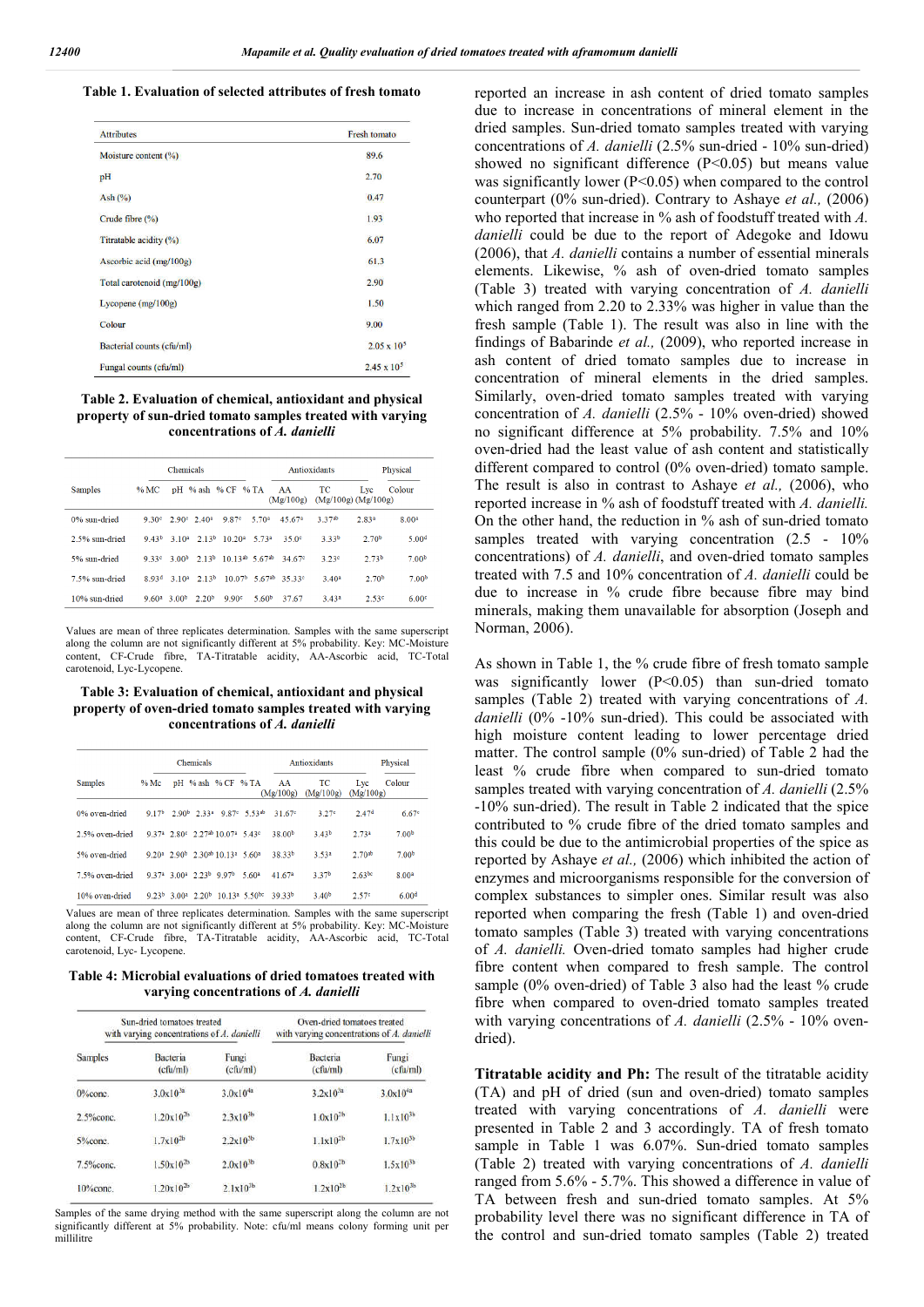with 2.5, 5 and 7.5% concentrations of *A. danielli* (2.5, 5 and 7.5% sun-dried). Titratable acidity (TA) of oven-dried tomato samples treated with varying concentration of *A. danielli* ranged between 5.6 and 5.5% (Table 2). The result showed that oven-dried tomato samples had a lower TA when compared with fresh tomato sample (Table 1). This confirmed the findings of Babarinde *et al.,* (2009), who reported a significantly lower TA in oven-dried tomato at  $60^{\circ}$ C when compared with fresh tomato sample. Toor and Savage (2006) reported a significantly higher TA due to a significantly higher dry matter contents in a semi-dried flavouring variety. As shown in Table 3, there was no significant difference between 5%, 7.5% oven-dried and control sample (0% oven-dried) at 5% probability level. The pH of fresh tomato sample was 2.7 as evident in Table 1. The value was lower than the pH of sundried tomato samples (Table 2) and oven-dried tomato samples (Table 3) treated with varying concentration of *A. danielli.* This confirmed the findings of Babarinde *et al.,* (2009) who reported a significantly lower pH in fresh tomato when compared to dried tomato samples.

The control sample (Table 2) had a significantly lower pH (P<0.05) when compared with sun-dried tomato samples treated with varying concentrations of *A. danielli*. This could be attributed to the ability of the spice to inhibit microbial activities that could lead to the formation of basic substances which would increase the acidity of dried tomato samples. Joseph and Norman (2006) reported that certain spices and chemicals when combine with heat destroys microorganisms. Sun-dried tomatoes treated with 2.5% and 7.5% concentration of *A. danielli* (2.5% and 7.5% sun-dried) showed no significant difference at 5% probability but significantly different from samples treated with 5% and 10% sun-dried. Similarly, ovendried tomato samples (Table 3) treated with 7.5 and 10 % concentrations of *A. danielli* had a significantly higher pH (P<0.05) value when compared to the control sample and other oven-dried samples treated with *A. danielli.* This could also be due to the ability of the spice to inhibit microbial activities at an increase concentration so that the formation of basic substances that could possibly increase acidity of the dried samples will be barred (Mnkeni *et al*, 2008)

**Antioxidants property of Fresh and Dried Tomato samples treated with varying Concentrations of** *A. danielli.* **Ascorbic acid:** As shown in Table 1, the ascorbic acid of fresh tomato sample was 61.30mg/100g. When comparing this value with the dried samples (sun and oven-dried) treated with varying concentrations of *A. danielli* (Table 2 and 3), it is numerically higher. Fontes (2009) reported that the presence of Vitamin C in a fresh tomato solution decline after it was heated. It was also confirmed by Marfil *et al.,* (2006); Santos *et al,* (2008) that drying reduces the Vitamin C content. The ascorbic acid content of control sample (0% sun-dried) in Table 2 was 45.67mg/100g and sun-dried tomato samples treated with varying concentration of *A. danielli* (2.5% - 10% sun-dried) ranged between 34.67mg/100g and 37.67mg/100g. This result showed a significantly higher ( $p$ <0.05) Vitamin C content in control sample (Table 2) when compared to sundried tomato samples treated with varying concentrations of *A. danielli* (2.5% – 10% sun-dried). The reason(s) for reduction in ascorbic acid content of treated samples (2.5% - 10% sundried) when sun-dried was not known since it is thought that spices have antioxidant properties as reported by Babarinde (2009). However, when comparing the control sample (0% oven-dried) with treated oven-dried samples (2.5% - 10%

oven-dried), the control sample was significantly lower in ascorbic acid content (P<0.05). Adegoke and Idowu (2006) reported that *A. danielli* has been found to have preservative properties on some food systems. The ascorbic acid content of treated oven-dried samples was best retained at 7.5% concentration of *A. danielli* while there was no significant difference ( $P<0.05$ ) in samples treated with 2.5%, 5% and 10% concentrations (Table 3). On the other hand, ascorbic acid content of treated sun-dried tomato samples was best retained at 10% concentration of *A. Danielli* (Table 2).

**Total carotenoid:** The total carotenoids of fresh and dried tomato samples treated with varying concentrations of *A. danielli* were presented in Table 1, 2 and 3 below. The total carotenoid of the fresh tomato sample was 2.90mg/100g as shown in Table 1. This value was numerically lower  $(P<0.05)$ compared to the dried tomato samples of Table 2 and 3. Mozumder (2012) reported that thermal processing increases carotenoid concentrations which could be attributed to enzymatic degradations weakening protein carotenoid aggregate. McInerney *et al.,* (2007) also reported that micronutrients and phytochemicals in certain vegetables may be more bioavailable due to treatment. Mozumder (2012) also reported that the increase in total carotenoid could be due to concentration of pigments in dried samples after a considerable amount of moisture was removed Nonetheless, Chantaro *et al.,* (2008) reported that thermal degradation during both blanching and drying caused a decrease in the carotenoid and phenolic compounds, hence leading to loss of antioxidant activity of the final product in carrot peels. The total carotenoid of sun-dried tomato samples (Table 2) ranged between 3.23 and 3.43mg/100g and was best retained at 0%, 7.5% and 10% sundried. However, the control sample (0% oven-dried) in Table 3 had the least value of total carotenoid which was significantly different  $(P<0.05)$  when compared to oven-dried tomato samples treated with varying concentration of *A. danielli*. There was no significant difference  $(P<0.05)$  in oven-dried samples (Table 3) treated with 2.5, 7.5 and 10% concentrations of *A. danielli* while at 5% concentration, the total carotenoid of oven-dried tomato samples was best retained.

**Lycopene:** Table 1 showed the lycopene content of fresh tomato sample to be 1.50mg/100g. The lycopene content of sun-dried tomato samples in Table 2 ranged from 2.53 to 2.83mg/100g and oven-dried tomato samples in Table 3 ranged between 2.47 and 2.73mg/100g. The lycopene value of the dried tomato sample from Table 2 and 3 respectively was numerically higher than its fresh counterpart (Table 1). Roldan-Gutierrez and Luque de castro *et al.,* (2007), reported that thermal treatment could increase the release of phytochemicals from the matrix tomatoes. Babarinde *et al.,* (2009) also reported increase in lycopene of hot-air dried tomato. In Table 2, lycopene content of sun-dried tomato samples treated with 2.5, 5 and 7.5% concentrations of *A. danielli* (2.5% - 7.5% sun-dried) showed no significant difference (p<0.05), but values were significantly lower (P<0.05) than the control sample (0% sun-dried).This could be due to initial low temperature of drying which enhances the growth of microorganism and enzymic activities responsible for the degradation of lycopene. However, in Table 3, the lycopene content of the control sample (0% oven-dried) was statistically lower (P<0.05) when compared with treated ovendried tomato samples (2.5% - 10% oven-dried). The result established the preservative property of *A. danielli* on the antioxidants of tomato.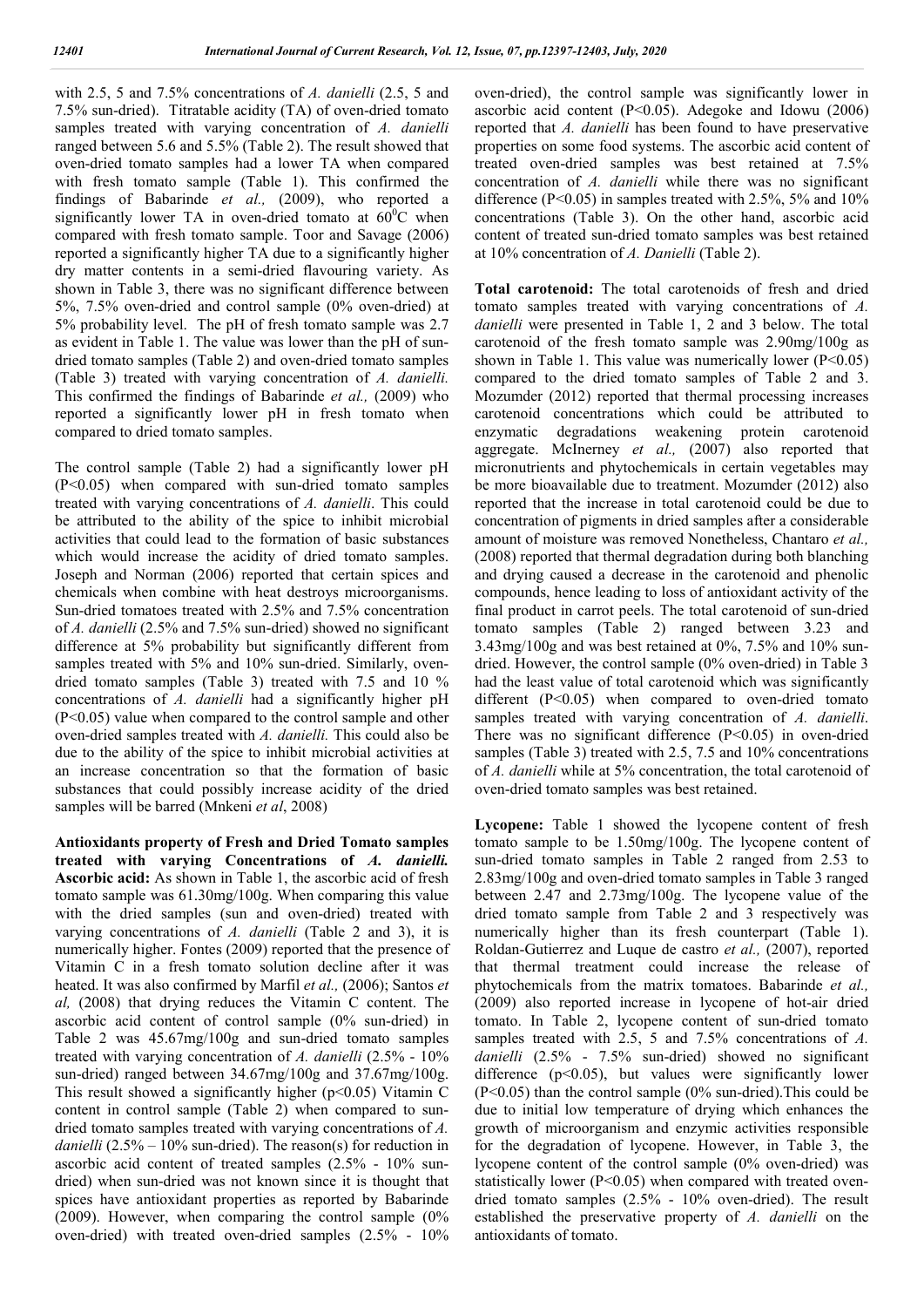This was further confirmed in the findings of Adegoke and Idowu (2006) who reported that *A. danielli* had preservative effect in some food system. Adegoke and Idowu (2006) also reported preservative property of spice on antioxidant of foodstuff. Lycopene was best retained in oven-dried tomato samples treated with 2.5 and 5% concentrations of *A. danielli*

## **Physical Evaluation on Fresh and Dried Tomatoes Treated With varying concentrations of** *A. danielli* **Colour**

The colour of fresh and both sun-dried/oven-dried tomatoes treated with varying concentrations of (*A. danielli*) are presented in Table 1, 2 and 3 accordingly. The colour of fresh tomatoes in Table 1 is rated 9 as detected by the Wooden Analog Field Comparator (Adeyemo and Popoola, 2015). This value was numerically higher than the values of the dried samples in Table 2, 3 and 4 respectively. The rating of the fresh to be 9 indicates higher degree of redness since colour of tomato decreases with decreasing numerical values. Decrease in the colour of dried tomato samples as shown in all the tables when compared to fresh tomato could be due to changes in pigments as caused by heat. Fellows (2009) reported that in fruits and vegetables, chemical changes to carotenoid and chlorophyll pigments are caused by heat and oxidation during drying and residual polyphenoloxidase enzyme activity cause browning during storage. Similarly, Joseph and Norman (2006) reported that heat alters virtually all natural food pigments. Chopping and grinding also generally change food colours because many of the plants pigments are organized tissue cells and pigment bodies, hence, colour changes due to slicing of the tomato prior to drying cannot be overruled and this can be carried to the final product.

Changes in colour of the dried tomatoes could also be due to the action of heat on the sugar constituents of the tomato samples. Colour changes could also be due to reactions between sugar and protein constituent of the tomato In Table 2, when comparing the colour of the dried tomatoes, 0% sundried tomato is significantly higher than other sun-dried samples  $(2.5\% - 10\%$  sun-dried). This could be due to colour of the spice since the tomatoes are treated with aqueous extract of the spice. Sun-dried tomatoes treated with 5% and 10% concentrations of *A. danielli* tend to minimize changes in colour when compared to other sun-dried tomatoes treated with *A. danielli.* On the other hand, Table 3 shows a significantly lower value (P<0.05) for 0% oven-dried tomato when compared with 2.5, 5 and 7.5% oven-dried tomatoes treated with *A. danielli*. This could be due to the intensity of heat reaching the tomato in the oven during drying and consequently resulted to more pigment loss and more burning of the sugar. The colour of the oven-dried tomato is best retained in oven-dried tomato treated with 7.5% concentrations of *A. danielli* (Table 3).

**Microbial Analysis of Fresh and Dried Tomatoes Treated with** *A. danielli:* The result of the fungal and bacterial count of fresh and dried tomato samples treated with varying concentrations of *A. danielli* were presented in Table 1 and 4 respectively. The fungal and bacterial counts of the fresh tomatoes were higher than the dried tomato samples. Babarinde *et al.*, (2009) reported that microorganisms reduced with varying drying temperature and conditions. The decrease in both fungal and bacterial count of dried tomatoes over fresh cannot be overruled since heat destroys some microorganism during drying. Similarly, Kolawole *et al.,* (2009) reported that the availability of moisture and nutrients favoured greatly the growth of microorganisms. This can be verified from the decrease in value observed in both bacterial and fungal count for the dried tomatoes which could possibly be due to the reduction in moisture contents, as tomatoes dries and the unavailability of water necessary for the growth of microorganisms. When comparing the dried tomatoes treated with varying concentrations of *A. danielli* (2.5%-10% concentrations) with control counterpart (0% concentrations), a considerable reduction of microorganisms was observed in both sun-dried and oven-dried tomatoes treated with *A. danielli* over the control (0% sun-dried and 0% oven-dried). This observation revealed the antimicrobial activity of the spice as also confirmed by Ashaye *et al.,* (2006). Adegoke and Idowu (2016) also reported that of *A. danielli*. The combined effect of oven temperature and varying concentration of *A. danielli* reduced the fungal and bacterial counts significantly in oven dried samples when compared with treated sun-dried samples. Concentration of 5 and 7.5% of both spices reduced the microbial count better.

### **Conclusion**

Findings showed that tomato samples treated with *Aframomum. danielli* had a higher average value of % ash, ascorbic acid, total carotenoid, lycopene and colour compared with control samples in oven-drying than sun-drying. Ovendrying method reduced the microbial contamination in dried tomato compared to sun-dried, upholding discouragement of open-air-sun-drying of food produce. Although, drying generally resulted into loss of nutritional properties, the ovendrying option is better than losing everything to deterioration. However, order of retaining of antioxidants, physiochemical, and reduction in microbial load in dried tomato is higher for oven-drying than sun-drying.

## **REFERENCES**

- Abou Dahab, T. A. M. and Abd El-Aziz, N. G. 2006: Physiological Effect of Diphenylamin and Tryptophan on the Growth and Chemical Constituents of Philodendron erubescens Plants. *World J. Agric. Sci.*, 2 1: 75-81.
- Adeyemo, S. M.and Popoola, O 2015. M. A Digitally-Defined Analog Scheme to Aid Assessment of Food Colours, *Journal of Microbiology Research* 2015, 55: 157-160.
- AOAC 2013. Official Methods of Analysis. Association of Official Analytical Chemists, Washington D.C., U.S.A
- Ashaye, O. A., Taiwo, O. O., and Adegoke, G. O 2006. Effect of Local preservative *Aframomum danielli* on the Chemical and Sensory Properties of Stored Warakanshi. *African Journal of Agricultural Research* Vol. 1 1, pp. 010- 016. Available online at http://www. academic journals.org/AJAR.
- Babarinde, G.O., Akande, E.A., Anifowose, F. 2009. Effects of Different Drying Methods on Physico-Chemical and Microbial Properties of Tomato *Lycopersicon esculentum* Mill var. Roma. *Global Science Books*.
- Chantaro, P., Devahastin, S. and Chiewchan, N. 2008. Production of Antioxidant High Dietary Fibre Powder from Carrot Peels. *LWT-Food Sci. Technol*. 4110, 1987- 1994
- FAO, 2018. Post-harvest management of tomato for quality and safety assurance Guidance for horticultural supply chain stakeholders. Food and Agriculture Organization of